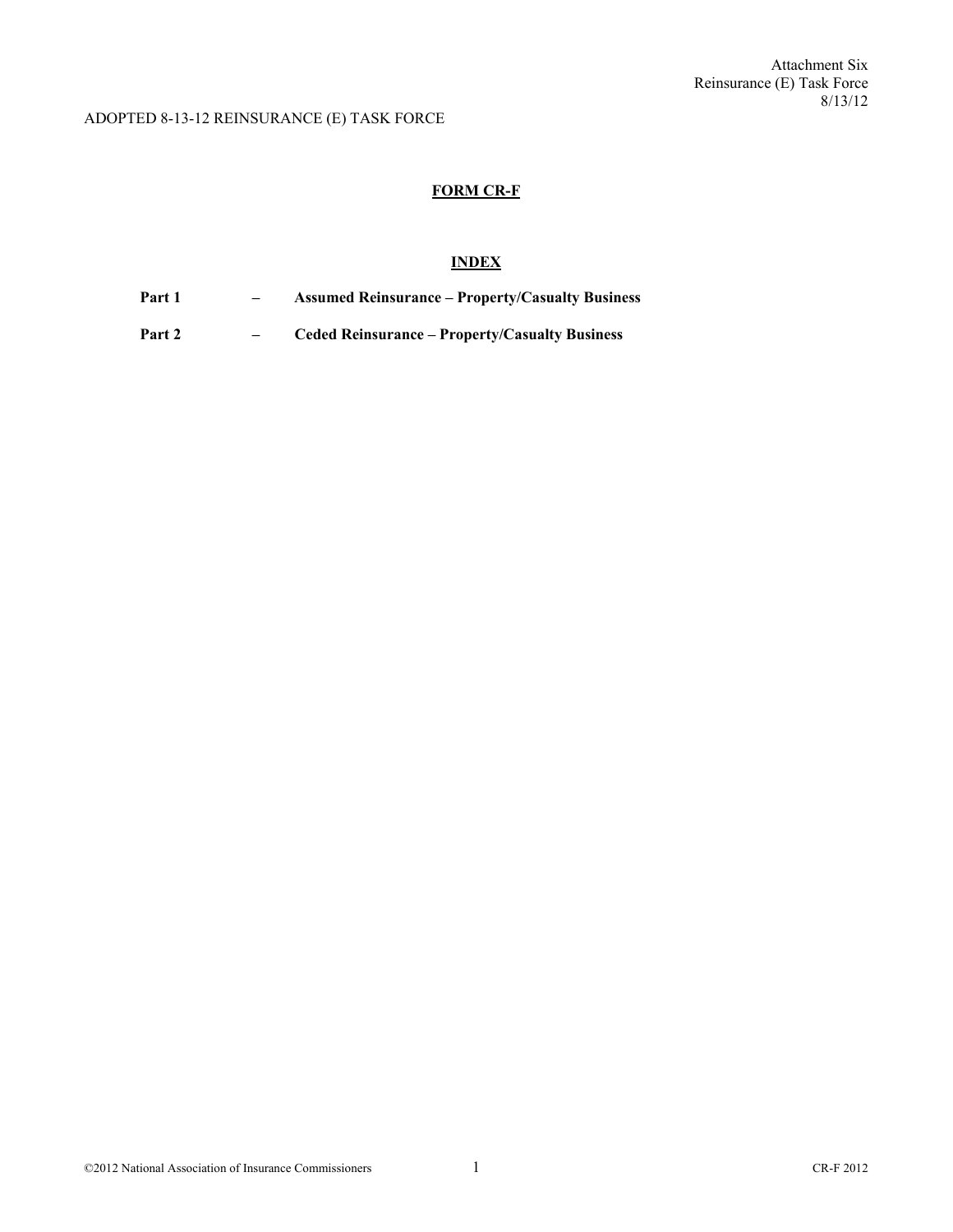### **FORM CR-F – PART 1**

## **ASSUMED REINSURANCE – PROPERTY/CASUALTY BUSINESS AS OF DECEMBER 31 (MOST RECENT YEAR-END)**

Form CR-F Part 1 must be reported by an assuming insurer upon initial application for status as a Certified Reinsurer, and on an annual basis thereafter so long as the Certified Reinsurer maintains certification. Amounts are to be reported in U.S. dollars with thousands omitted. All dates reported in Form CR-F must be in the format MM/DD/YYYY. For example, the date December 13, 2011 should be reported as 12/13/2011. The Certified Reinsurer's rating and collateral requirement, as assigned by the certifying state, and the effective date of such rating, must be included on this form with respect to each filing that is submitted subsequent to certification.

Part 1 provides information with respect to reinsurance assumed by the Certified Reinsurer (or applicant) from ceding insurers domiciled in the U.S. and abroad. Part 1 data may be reported on an aggregate basis as opposed to reporting data applicable to each individual ceding insurer. However, reporting entities are required to segregate and subtotal this aggregate information in accordance with the categories listed below, as applicable.\*

\*Note: Additional Instructions for Assuming Insurers Subject to Filing Schedule F Part 1 of the NAIC Annual Statement – In certain cases, a non-U.S. domiciled assuming insurer is required to file annually a Schedule F Part 1 from the NAIC Annual Statement. The Schedule F Part 1 filing is submitted to a U.S. state in which the assuming insurer maintains a trust fund in a qualified U.S. financial institution for the payment of the valid claims of its U.S. ceding insurers with respect to U.S. reinsurance it has assumed under a status other than as a Certified Reinsurer. The purpose of the Schedule F Part 1 filing is to enable the commissioner of the state in which the trust is domiciled to determine the sufficiency of the trust fund, and its Form CR-F filing does not affect this Schedule F Part 1 filing requirement. The assuming insurer's Schedule F Part 1 should only include U.S. reinsurance it has assumed that is supported by this trust.

In such cases, the assuming insurer may exclude from Form CR-F Part 1 U.S. reinsurance assumed that is reported in its Schedule F Part 1. However, the assuming insurer must attach a copy of its Schedule F Part 1 filing with its Form CR-F, and must clearly indicate on Form CR-F Part 1 that its U.S. reinsurance assumed is reported in this manner (i.e., its Form CR-F Part 1 includes non-U.S. reinsurance assumed and U.S. reinsurance assumed under its Certified Reinsurer status, while its attached Schedule F Part 1 includes U.S. reinsurance it has assumed under a status other than as a Certified Reinsurer).

#### Group or Category Line Number

| Reinsurance Assumed from Affiliated Ceding Insurers   |  |
|-------------------------------------------------------|--|
|                                                       |  |
|                                                       |  |
|                                                       |  |
| Reinsurance Assumed from Unaffiliated Ceding Insurers |  |
|                                                       |  |
|                                                       |  |
|                                                       |  |
|                                                       |  |

#### **Column Descriptions**

| Column $5 -$ |               | <b>Assumed Reinsurance Premium</b>                                                                                                              |
|--------------|---------------|-------------------------------------------------------------------------------------------------------------------------------------------------|
| Column 6     | $\frac{1}{2}$ | Reinsurance on Paid Losses and Loss Adjustment Expenses (LAE)<br>Report losses and loss adjustment expenses due and payable to ceding insurers. |
| Column 7     | $\frac{1}{2}$ | Reinsurance on Known Case Losses and LAE<br>Report known case reserves for losses and LAE assumed from ceding insurers.                         |
| Column 8     |               | Totals of Columns $6 + 7$ for each category.                                                                                                    |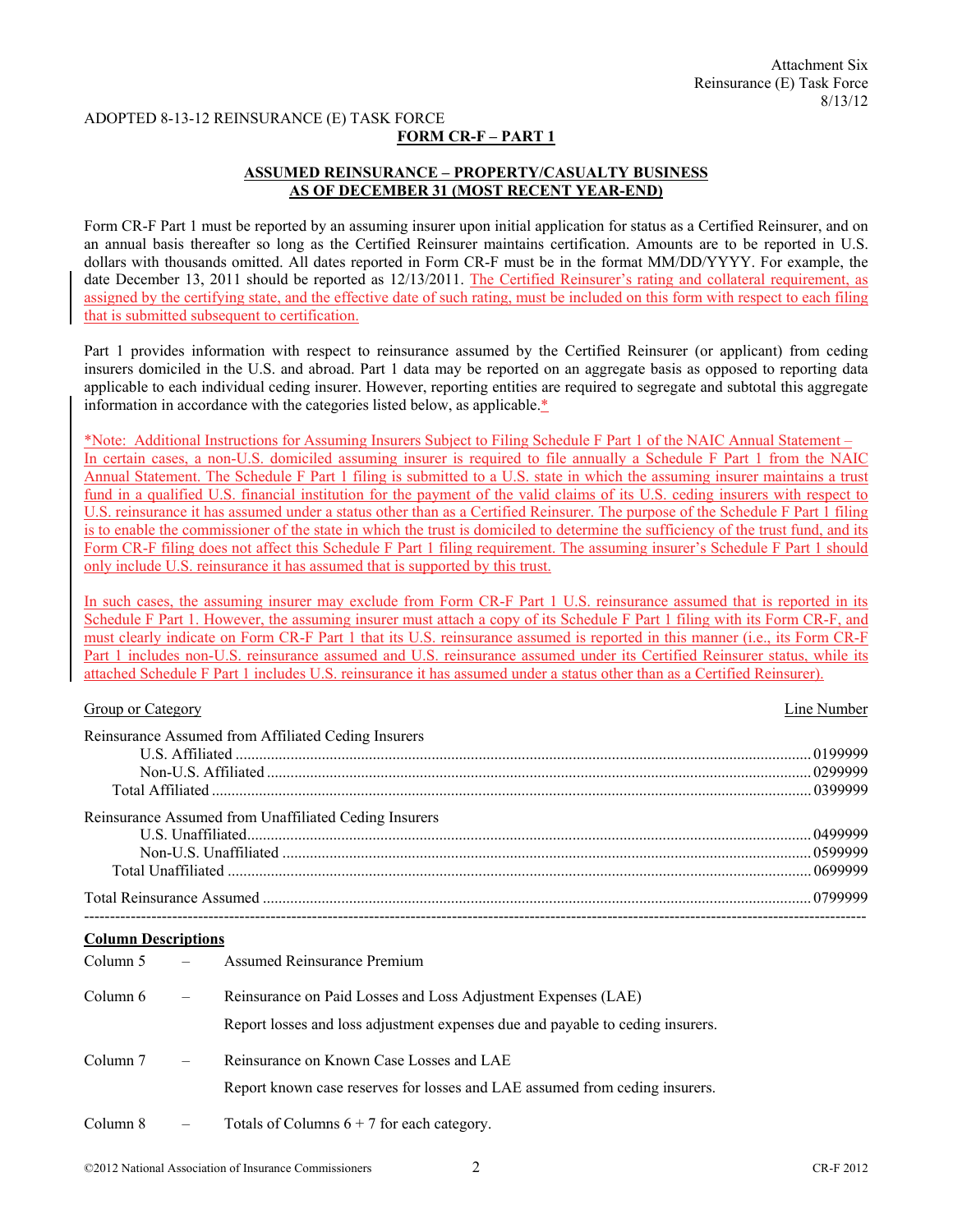| Column 9  | <b>Contingent Commissions Payable</b> |                                                                                                                                                                                                                                                  |
|-----------|---------------------------------------|--------------------------------------------------------------------------------------------------------------------------------------------------------------------------------------------------------------------------------------------------|
|           |                                       | Report profit commissions generated from assumed reinsurance contracts due to ceding insurers.<br>Report commissions net of return profit commissions. Negative commissions are possible, (i.e., when a<br>contingent commission is receivable.) |
| Column 10 |                                       | <b>Assumed Premiums Receivable</b>                                                                                                                                                                                                               |
|           |                                       | Report receivable amounts net of commissions payable                                                                                                                                                                                             |
| Column 12 | $\overline{\phantom{m}}$              | Funds Held By or Deposited with Reinsured Companies                                                                                                                                                                                              |
| Column 13 |                                       | Letters of Credit Posted                                                                                                                                                                                                                         |
| Column 14 |                                       | Amount of Assets Pledged or Compensating Balances to Secure Letters of Credit                                                                                                                                                                    |
| Column 15 | $\overline{\phantom{m}}$              | Amount of Assets Pledged or Collateral Held in Trust                                                                                                                                                                                             |
|           |                                       | This column reflects amounts that are not otherwise reflected in Column 12 of this schedule that are<br>under the control of ceding insurance companies.                                                                                         |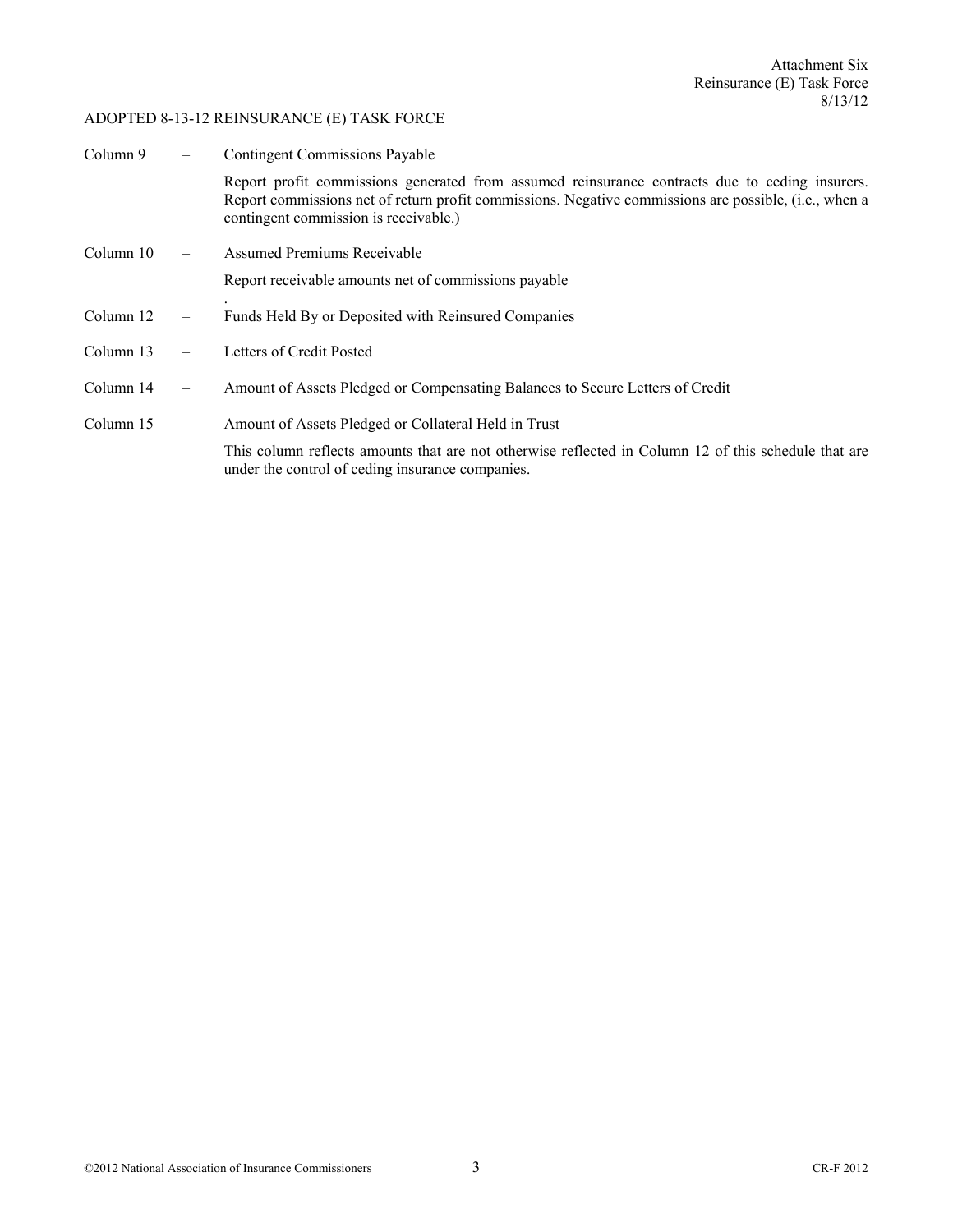### **FORM CR-F – PART 2**

# **CEDED REINSURANCE – PROPERTY/CASUALTY BUSINESS AS OF DECEMBER 31 (MOST RECENT YEAR-END)**

Form CR-F Part 2 must be reported by an assuming insurer upon initial application for status as a Certified Reinsurer, and on an annual basis thereafter so long as the Certified Reinsurer maintains certification. Amounts are to be reported in U.S. dollars with thousands omitted. All dates reported in Form CR-F must be in the format MM/DD/YYYY. For example, the date December 13, 2011 should be reported as 12/13/2011. The Certified Reinsurer's rating and collateral requirement, as assigned by the certifying state, and the effective date of such rating, must be included on this form with respect to each filing that is submitted subsequent to certification.

Part 2 provides information with respect to reinsurance ceded or retroceded by a Certified Reinsurer (or applicant) to assuming insurers domiciled in the U.S. and abroad. Reporting entities are required to provide assuming insurer-specific data on reinsurance ceded for a minimum of the top ten assuming insurers as measured by reinsurance recoverables. Assuming insurer-specific data must be reported for additional assuming insurers (i.e., beyond the top ten) only to the extent necessary to ensure that the assuming insurer-specific reporting represents at least 75% of all reinsurance recoverables due. Only Columns 1, 3, 4, 6 and 15 (in total) are required to be completed with respect to the assuming insurer-specific data applicable to the top ten assuming insurers (or additional assuming insurers to meet 75% minimum). Part 2 data applicable to all other assuming insurers may be reported on an aggregate basis; however, each of the columns from 6 through 19 must be completed for the aggregated data. Reporting entities are required to subtotal this information, including both individual and aggregate data, into the categories listed below, as applicable.

| Group or Category                                              | Line Number |
|----------------------------------------------------------------|-------------|
| Reinsurance Ceded/Retroceded to Affiliated Assuming Insurers   |             |
|                                                                |             |
|                                                                |             |
|                                                                |             |
| Reinsurance Ceded/Retroceded to Unaffiliated Assuming Insurers |             |
|                                                                |             |
|                                                                |             |
|                                                                |             |
|                                                                |             |
|                                                                |             |

### **Column Descriptions**

| Column 1 |                          | Company Code or ID Number                                                                                                                                                                                                                                                                                                                                                                                            |
|----------|--------------------------|----------------------------------------------------------------------------------------------------------------------------------------------------------------------------------------------------------------------------------------------------------------------------------------------------------------------------------------------------------------------------------------------------------------------|
|          |                          | The U.S. Federal Employer Identification Number (FEIN) must be reported for each U.S. domiciled<br>insurer and U.S. branch of an alien insurer. For insurers domiciled in non-U.S. jurisdictions, report the<br>entity's national identification number as issued by its domestic jurisdiction. Reinsurance<br>intermediaries should not be listed, as Form CR-F is intended to identify only risk-bearing entities. |
| Column 3 |                          | Name of Reinsurer                                                                                                                                                                                                                                                                                                                                                                                                    |
| Column 4 | $\overline{\phantom{m}}$ | Domiciliary Jurisdiction                                                                                                                                                                                                                                                                                                                                                                                             |
|          |                          | Report the two-character postal code abbreviation for the domiciliary jurisdiction. A comprehensive<br>listing of postal code abbreviations for foreign countries is attached to these instructions. For postal<br>code abbreviations of foreign countries not found in the appendix, use the code found at:                                                                                                         |
|          |                          | www.nationsonline.org/oneworld/countrycodes.htm                                                                                                                                                                                                                                                                                                                                                                      |
|          |                          | If a reinsurer has merged with another entity, report the domiciliary jurisdiction of the surviving entity.                                                                                                                                                                                                                                                                                                          |
| Column 5 |                          | Reinsurance Contracts Ceding 75% or More Direct Premiums Written                                                                                                                                                                                                                                                                                                                                                     |